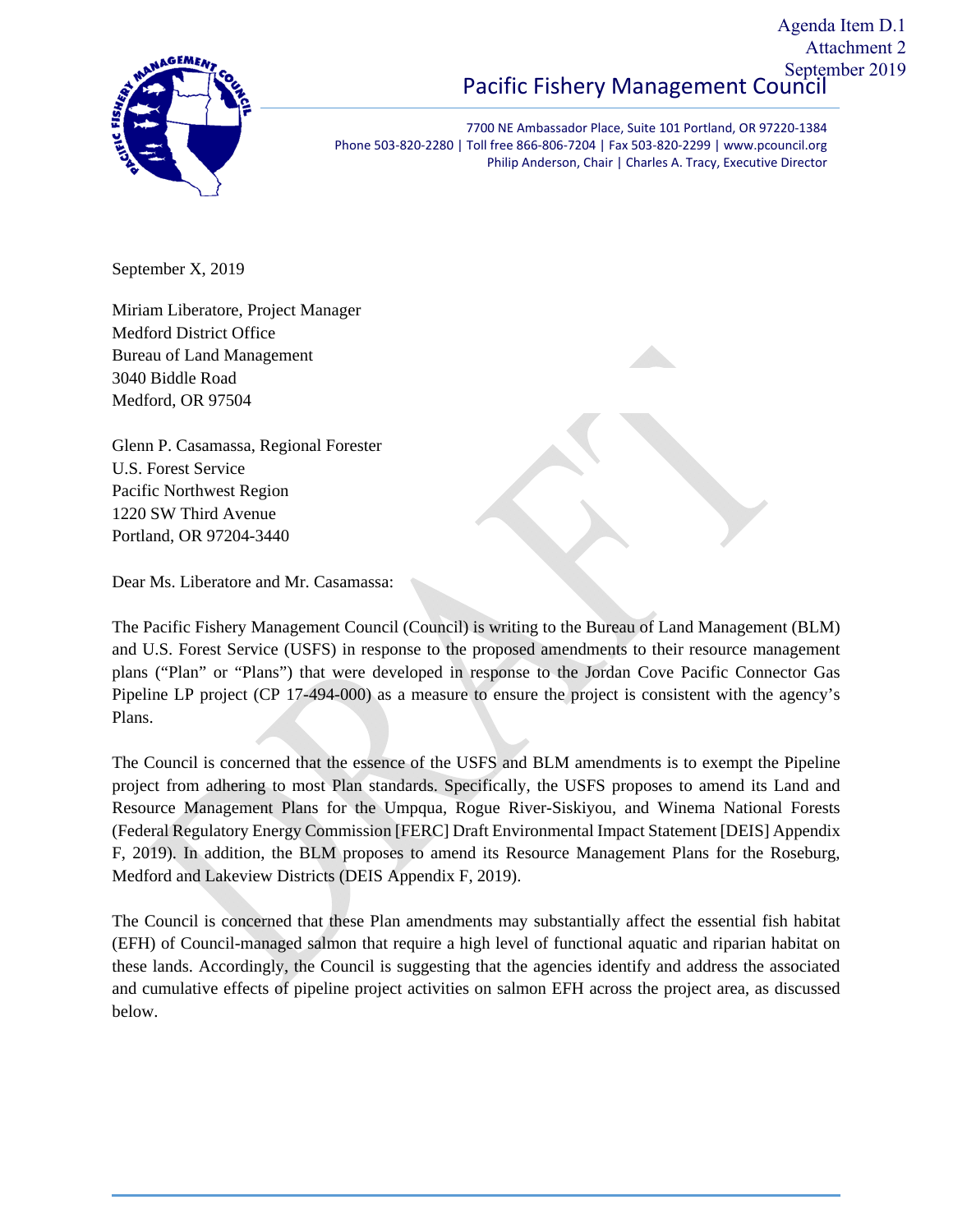$\overline{a}$ 

## *Council Authorities*

To put our concerns into context, the Council is one of eight fishery management councils established by the Magnuson-Stevens Fishery Conservation and Management Act (MSA), representing a large array of stakeholders, including the sport and commercial fishing industry. The Council manages all Federal fisheries on the U.S. west coast, including more than 119 species of salmon, groundfish, coastal pelagic and highly migratory species. The MSA requires fishery management councils to describe, identify, conserve and enhance EFH for managed species that are under a fishery management plan (FMP). The Council's Pacific Coast Salmon FMP (PFMC, 2014) identifies and describes EFH for Chinook salmon, coho salmon and Puget Sound pink salmon. The FMP also describes adverse impacts<sup>1</sup> and conservation measures for these species. As defined at 50 CFR 600.10:

Essential fish habitat means those waters and substrate necessary to fish for spawning, breeding, feeding or growth to maturity. For the purpose of interpreting this definition of essential fish habitat: "waters" include aquatic areas and their associated physical, chemical, and biological properties that are used by fish and may include aquatic areas historically used by fish where appropriate; "substrate" includes sediment, hard bottom, structures underlying the waters, and associated biological communities; "necessary" means the habitat required to support a sustainable fishery and the managed species' contribution to a healthy ecosystem; and "spawning, breeding, feeding, or growth to maturity" covers a species' full life cycle.

The MSA further requires that each Council:

*…shall* comment on and make recommendations to the Secretary and any Federal or State agency concerning any such activity that, in the view of the Council, is likely to substantially affect the habitat, including essential fish habitat, of an anadromous fishery resource under its authority**.** [Section 305 (b)(3)(B)].

The MSA also requires that Federal agencies respond directly to the Council on such matters, as follows:

(4)(A) If the Secretary receives information from a Council or Federal or State agency or determines from other sources that an action authorized, funded, or undertaken, or proposed to be authorized, funded, or undertaken, by any State or Federal agency would adversely affect any essential fish habitat identified under this Act, the Secretary shall recommend to such agency measures that can be taken by such agency to conserve such habitat.

(B) Within 30 days after receiving a recommendation under subparagraph (A), a Federal agency shall provide a detailed response in writing to any Council commenting under paragraph (3) and the Secretary regarding the matter. The response shall include a description of measures proposed by the agency for avoiding, mitigating, or offsetting the impact of the activity on such habitat. In the case of a response that is inconsistent with the recommendations of the Secretary, the Federal agency shall explain its reasons for not following the recommendations. [Section 305 (b)(4)]

<sup>&</sup>lt;sup>1</sup> The regulatory guidance that implements the EFH provisions of the MSA (50 CFR Part 600) defines an "adverse effect" as any impact that reduces quality and/or quantity of EFH. Adverse effects may include direct or indirect physical, chemical, or biological alterations of the waters or substrate and loss of, or injury to, benthic organisms, prey species and their habitat, and other ecosystem components, if such modifications reduce the quality or quantity of EFH.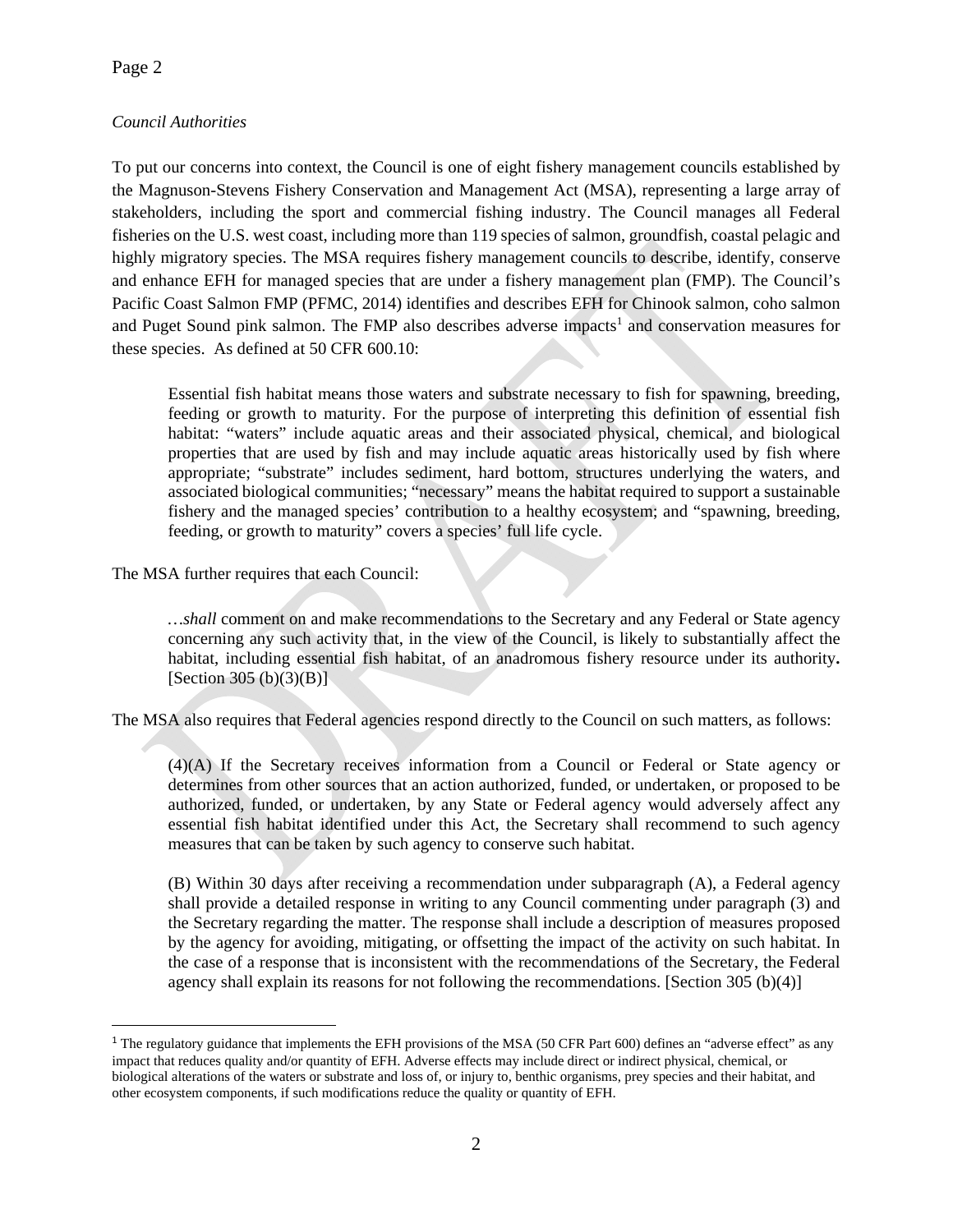## *General Concerns*

The Council is concerned that the sheer magnitude of the pipeline project activities that would be accommodated by the agency's proposed Plan amendments will result in substantial impacts of unprecedented scale on the EFH for Council-managed salmon stocks. The pipeline will traverse ecosystems that provide critical habitat for Oregon Coast coho salmon and Southern Oregon/Northern California Coastal coho salmon, which are listed under the Endangered Species Act and have been in recovery for decades. Similarly, the pipeline will affect ecosystems that support Klamath River Fall Chinook salmon, which are vitally important to the Klamath tribes as well as for recreational and commercial salmon fisheries.

The proposed Plan amendments will affect salmon EFH in all basins and sub-basins along the pipeline route. On Federal lands, watersheds within these basins with designated salmon EFH include the North Fork Coquille River, Middle Fork Coquille River and Trail Creek, and South Fork Little Butte Creek, and Upper Klamath River. On non-Federal lands, salmon EFH will be affected in the South Umpqua, Coquille, and Coos sub-basins (including the Coos Bay estuary), and waterbodies of the Upper Rogue River subbasin (below the Lost Creek, Willow Creek, and Fish Lake Dams) and Upper Klamath River sub-basin.

Across these basins and sub-basins, impacts on salmon EFH will be direct, indirect and cumulative. Removal of riparian vegetation near streams, wetlands, and waterways will reduce nutrient inputs and shade, compromise banks, and increase sediment loading and turbidity in all watersheds within the pipeline corridor. Water quality will be further exacerbated by erosion caused by pipeline installations on steep slopes. Pipeline stream crossings will disturb and permanently alter channel beds and banks, and will degrade water quality through destabilization of substrates and sedimentation of gravels that are critical for spawning and rearing, resulting in decreased overall habitat function. An extensive network of new roads for pipeline construction and maintenance will further impact sensitive riparian habitats and increase risk of slope erosion into streams.

Hydrostatic testing of the pipeline will require 65 million gallons of water, with nearly half the amount coming from up to nine streams, including the Coos River, East and Middle Fork Coquille Rivers, Olalla Creek, South Umpqua River, Rogue River, Lost River, and the Klamath River. The discharge of the test water is also of great concern, though locations of discharge points have not been identified.

The ecosystems traversed by the pipeline route are critically interconnected, linking habitat function and fish production within and between watersheds. While much of the pipeline route is on private rather than Federal lands, the 14 perennial streams that will be directly affected on Federal lands do not function independently. Impacts from the pipeline construction and long-term corridor management on private lands (e.g., sediment production, substrate destabilization, riparian shade/nutrient loss) will have direct effects on the capacity of stream networks on Federal lands to produce fish, and thus adversely affect EFH. For example, where the majority of coho spawning and fry production occurs in a stream's headwaters on *Federal* lands, pipeline activities that occur downstream on *private* lands (and possibly in adjacent watersheds) and degrade rearing habitats will cause a direct decline in fish returning to those upper reaches on *Federal* lands. For these reasons, the agencies must address the associated and cumulative effects of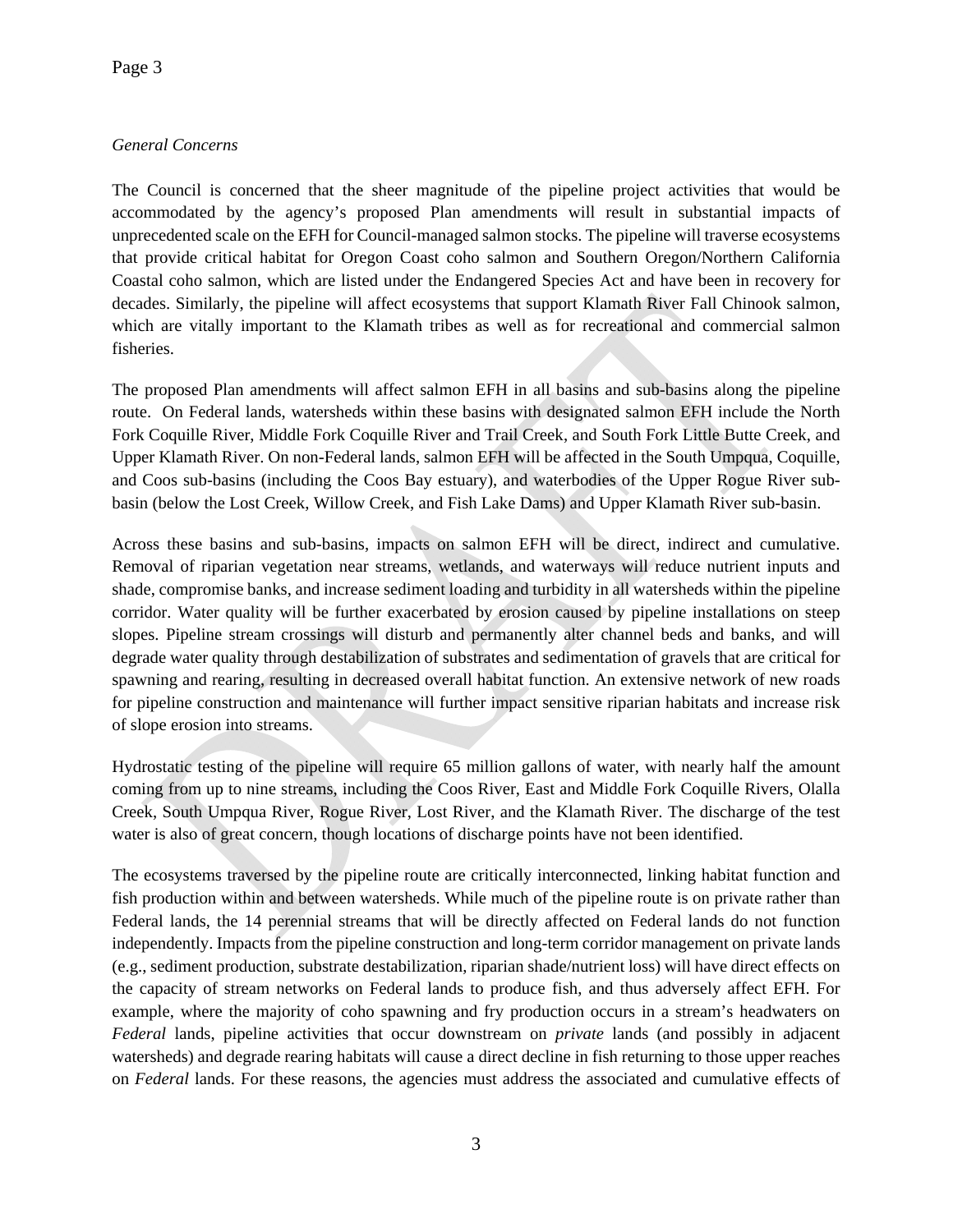### Page 4

pipeline activities on salmon EFH across all affected watersheds, and mitigate for those actions accordingly (as further discussed below).

#### *Salmon Fisheries*

The Council is responsible for maintaining sustainable and productive fisheries, determined by stock assessments and with consideration for conditions affecting survival. The Council's 2018 fishery stock assessment determined that five stocks are depleted below the minimum stock threshold, including Klamath River fall Chinook salmon (PFMC, 2019). This salmon stock contributes to ocean fisheries from northern Oregon to central California, as well as tribal and recreational fisheries in the Klamath River. The MSA requires that the Council develop formal stock rebuilding plans for depleted stocks that identify factors contributing to low stock status as well as recommendations for habitat restoration and enhancement.

The draft Klamath River Fall Chinook Salmon Rebuilding Plan identifies several degraded freshwater habitat conditions including elevated river temperatures, low river flows and altered sediment regimes during critical periods of spawning, incubation and emergence (PFMC 2019). These same conditions are directly responsible for high concentrations of pathogens that have caused extreme mortality levels in juvenile salmonids in some years. Activities associated with the pipeline project will exacerbate factors already affecting fish habitat and fish health in the Klamath River and undermine the Council's stock rebuilding efforts and any subsequent habitat improvement recommendations.

Coho salmon in these streams are subjected to these same degraded habitat conditions. Oregon Coast coho salmon spawner abundance varies annually. The mean spawner abundance from 2004 through 2014 was approximately 199,700 individuals (range 66,270 to 359,692). In comparison, mean spawner abundances for the past four years dropped by 67 percent (mean: 67,120; range 57,142 to 74,060) (ODFW, 2019). This estimate includes rivers that occur in the project area (i.e., Umpqua, Coos, and Coquille). Protecting ample and high-quality spawning habitat for these important fish stocks is particularly crucial for buffering against critically low return years in order to help seed and stabilize the population.

As Northwest climate conditions continue to follow predictions towards warmer summer and winter weather regimes, the continued restoration and preservation of EFH natal and rearing habitats is critical for recovery of fishery resources. However, pipeline construction and corridor maintenance activities will undermine recovery efforts by maintaining short vegetative conditions in riparian corridors, thereby exacerbating the effects of rising temperatures on streams. Additionally, climate models for the upcoming years predict more violent rainfall patterns. This will make pipeline-disturbed areas more susceptible to erosion than would occur under typical (historic) rainfall patterns, and thus increase sedimentation in streams and further impact salmon EFH.

### *Mitigation*

The Council finds the project design features and mitigation measures proposed in the Plan amendments to be inadequate for protecting salmon EFH in the affected area. While the agencies operate under multi-use management frameworks and broad goals, including resource conservation goals, the mitigation measures described in the DEIS appear to be largely framed to address timber target output and fire prevention goals, and lack focus on the conservation of salmon EFH to protect fish resources.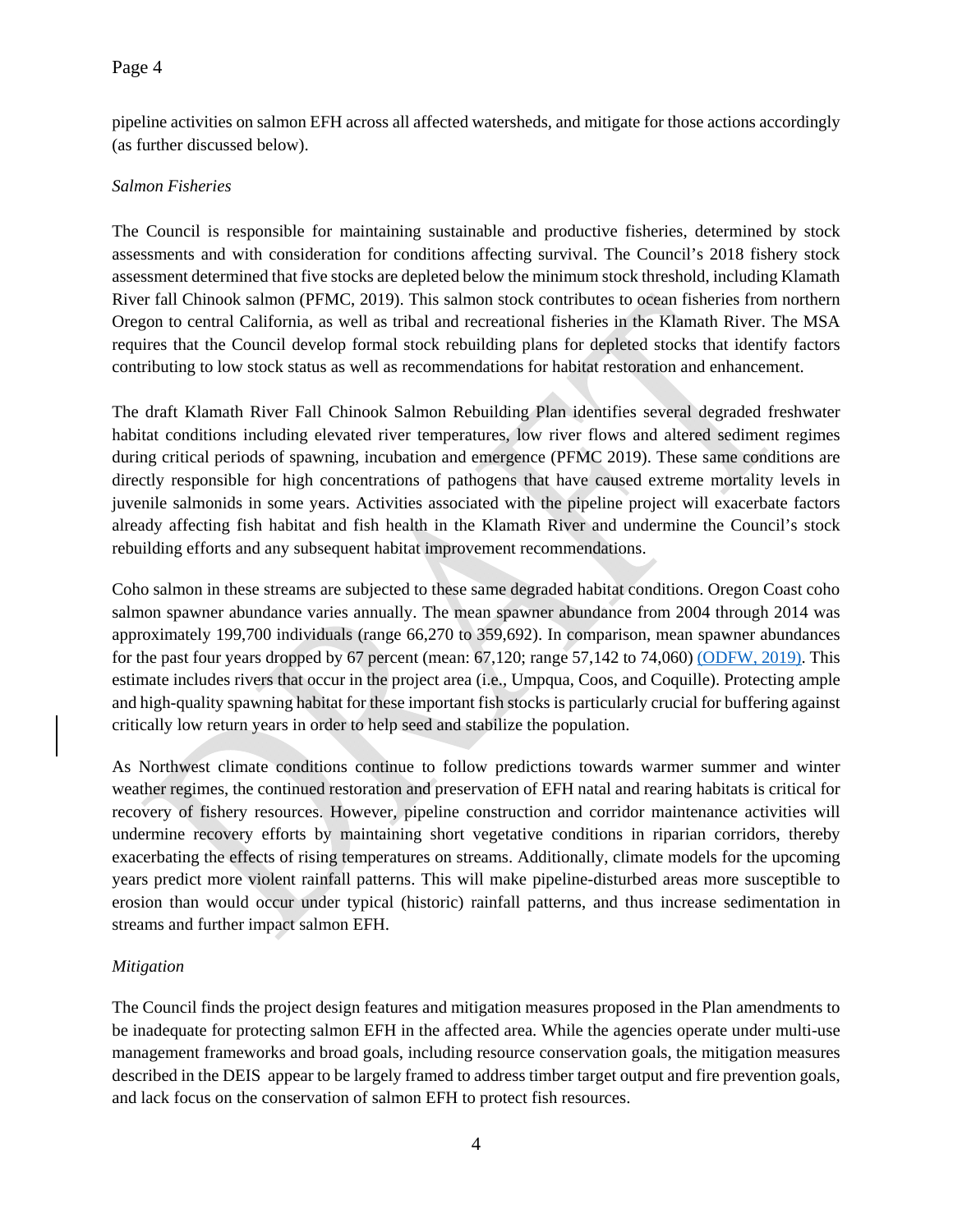Accordingly, the Council recommends that the agencies develop a habitat mitigation strategy that focuses on salmon habitat in direct coordination with the Oregon Department of Fish and Wildlife (ODFW) and utilizing the mitigation and fish passage recommendations submitted by ODFW on the DEIS (Oregon Department of Justice, 2019). ODFW has extensive expertise and knowledge of salmon habitat in the affected area, having led decades-long recovery efforts to restore salmon habitat in Oregon watersheds through the Oregon Coast Coho Conservation Plan (ODFW, 2007) and with other land management/regulatory agency partners to protect and mitigate for projects that affect anadromous fish habitat. All these efforts have been guided by a robust ODFW Habitat Mitigation Policy (OAR 635-415). Direct coordination with ODFW early in the project's design phase can help minimize impacts to EFH. Furthermore, a well-coordinated comprehensive strategy across *all* land ownerships would create efficiencies, identify gaps in habitat protections and address cumulative impacts to EFH across the project area; resulting in a positive outcome for commercial fisheries and the fishing public.

The Council looks forward to your expeditious and informative response to our concerns and recommendations and your proposed measures for avoiding, minimizing and mitigating impacts on salmon EFH for each Plan amendment. Please consider the Council an Interested Party on the pipeline project, and include us on future notifications of your agency's actions and processes.

Sincerely,

Charles A. Tracy Executive Director

JDG:xxx

cc:

**FERC** 

Kim Kratz (Assistant Regional Administrator, Oregon/Washington Coastal Area Office, NOAA Fisheries West Coast Region)